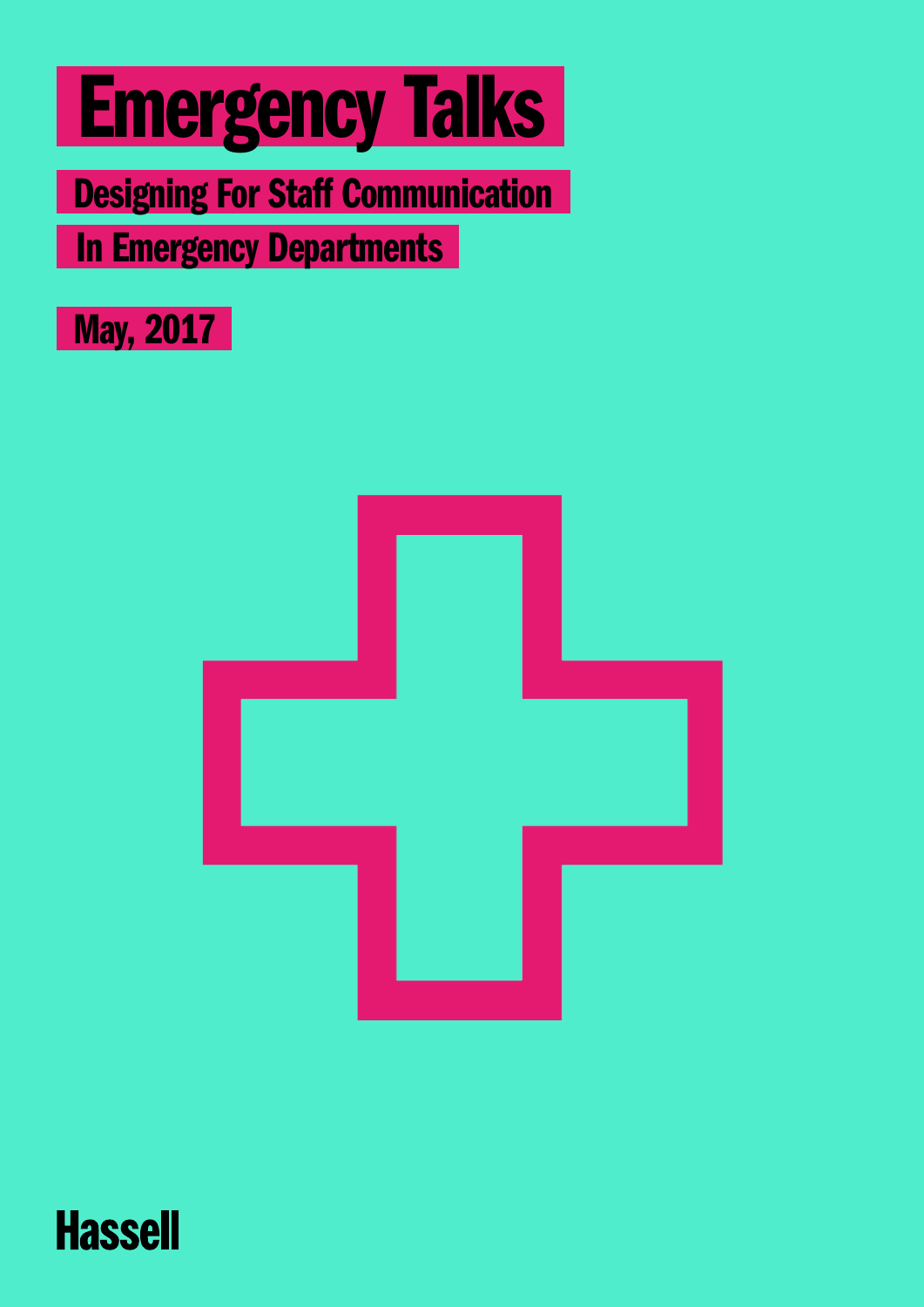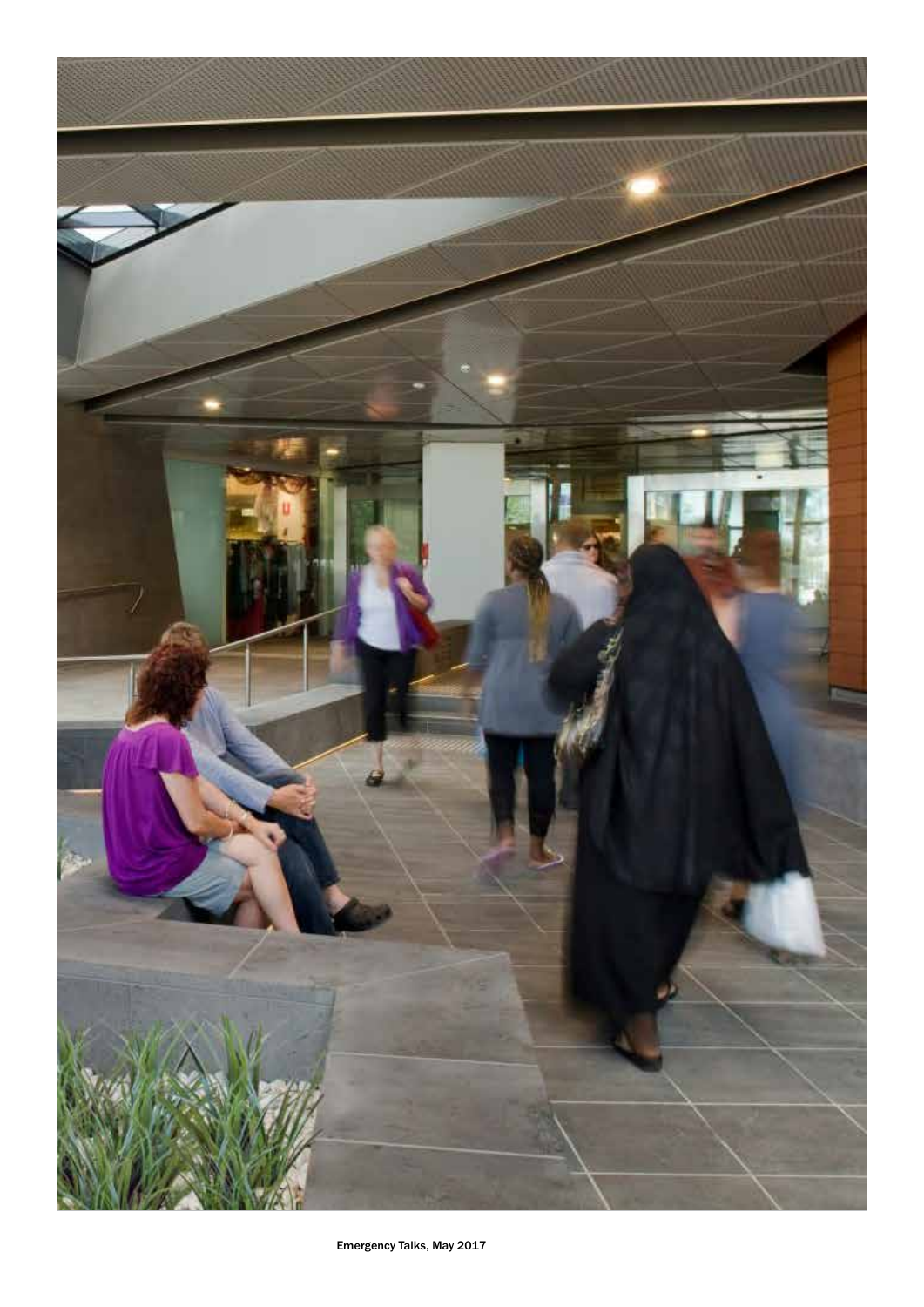#### **Contents**

 $\mathbf{H}$ 

Hassell 61 Little Collins Street Melbourne VIC Australia 3000 T +61 3 8102 3000 hassellstudio.com @hassell\_studio

Contact Michaela Sheahan Senior Researcher msheahan@hassellstudio.com +61 03 8102 3132

## 1. Introduction 5 2. Executive summary 6<br>3. Three key factors 6 3. Three key factors<br>4. Finding the balan 4. Finding the balance 10 5. **Design implications** 12<br>6. Staff quotes and photographs 14 6. Staff quotes and photographs<br>7. Seferences References 15

#### Acknowledgements

A research collaboration between Hassell, The University of Melbourne Centre for Health Policy, the Monash Health Partnership at Deakin University and the Australian Commonwealth Department of Industry

This project was funded by Hassell and a Research Connections grant from the Australian Commonwealth Department of Industry.

#### Research team

- Dr. Lucio Naccarella, PhD, Centre for Health Policy, The University of Melbourne
- Associate Professor Dr. Bernice Redley, Centre for Quality and Patient Safety Research - Monash Health Partnership at Deakin University
- Michaela Sheahan, Senior Researcher, Hassell
- Michelle Raggatt, Research Assistant, Deakin University

The research team wish to thank the Emergency Department management and staff at Monash Health (Dandenong and Casey Hospitals) and Western Health (Footscray and Sunshine Hospitals) for their contributions.

We would also like to thank the research advisory group:

- Suellen Bruce, Executive Director People, Culture and Communication, Western Health
- Mr Keith Stockman, Manager, Operations Research General Medicine, Monash Health
- Associate Professor Sue Evans, Head, Clinical Registry Unit and Associate Director of the Centre of Research Excellence in Patient Safety, Monash University

Image credit: Royal Melbourne Hospital Emergency Department, Melbourne, Australia. Photography by Dianna Snape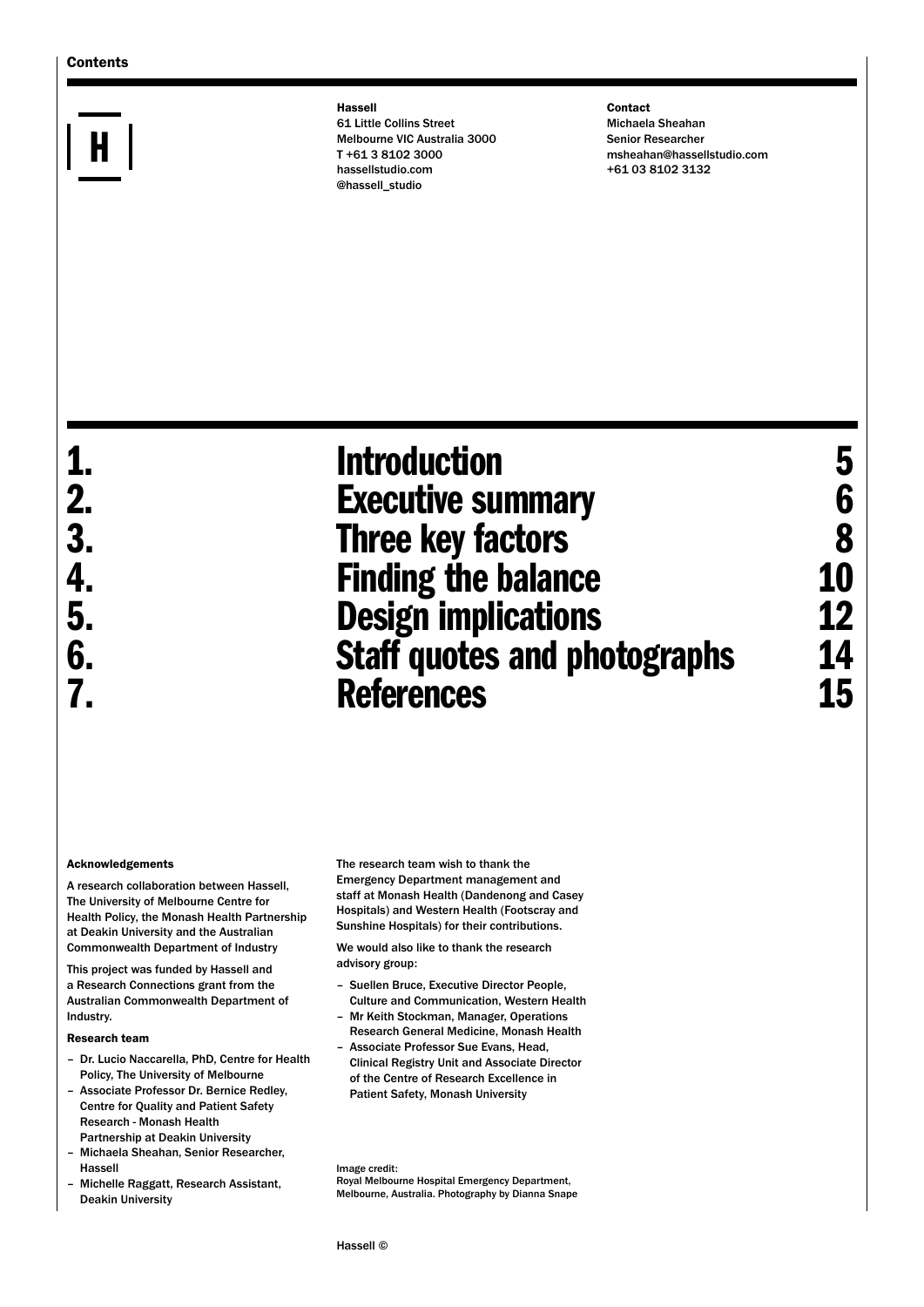

4 Emergency Talks, May 2017 Bussellton Hospital, Australia Photography by Peter Bennetts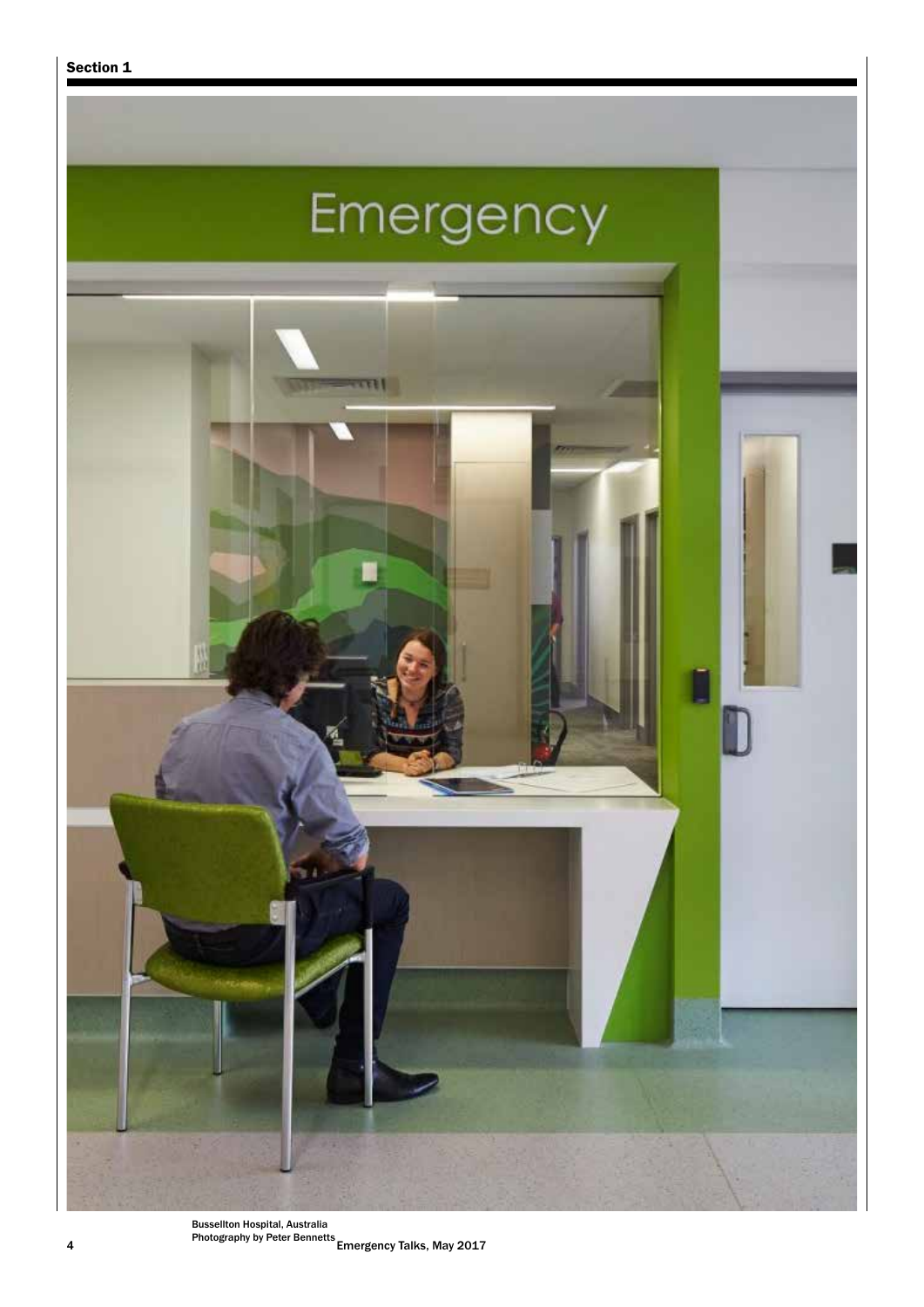# INTRODUCTION

On a typical night in any Emergency Department, staff will deal with an array of patient conditions, from broken arms to psychotic episodes, common colds to car accident injuries. In this frenetic environment, communication is the key to effective teamwork that will calm, prioritise and treat those in need.

Accuracy and efficiency of communication between staff and confidentiality of information are critical to patient outcomes, but there is evidence of the need to improve both in Emergency Departments.

Miscommunication between staff is a factor in up to 80 per cent of medical errors,1,2 and confidentiality is inadvertently breached regularly due to the public and highly open nature of the hospital setting.3

Outside of the formal communication that happens in meetings and handovers, there are countless informal conversations between staff in passing that are just as important for patient care. In fact, staff often prefer informal communication because it is fast, efficient and convenient.4

Despite the importance of good communication, we don't fully understand how to ensure the best flow of information in this type of workplace.

In 2016, Hassell received an Australian Commonwealth Department of Industry Research Connections grant to work with The University of Melbourne and the Monash Health Partnership at Deakin University to identify design elements of Emergency Departments that enable (or inhibit) effective informal staff communication.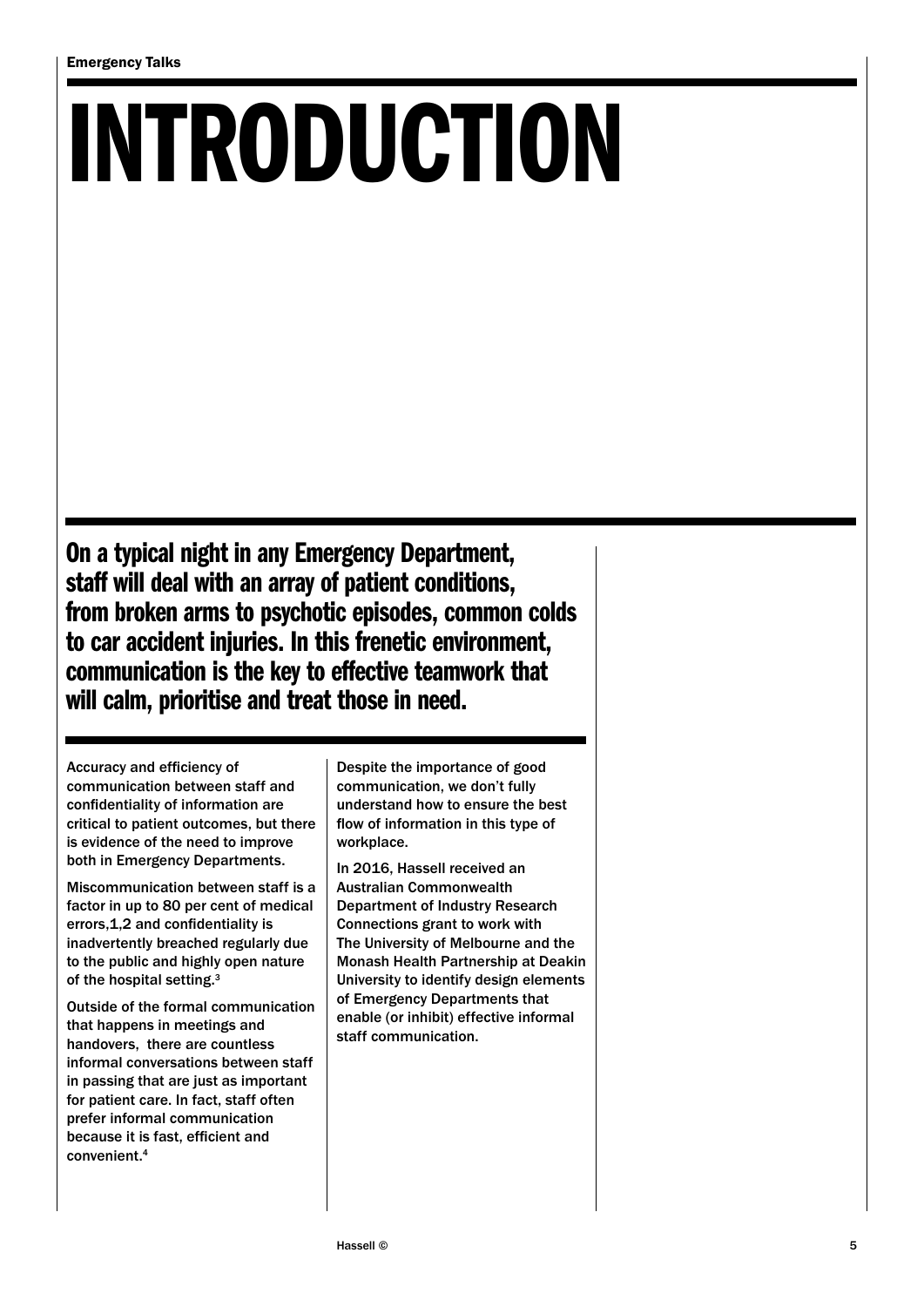## EXECUTIVE **SUMMARY**

## What we did

Our qualitative research project was conducted over nine months:

### Stage 1 - Literature review

Literature review of the relationship between teamwork, communication and design

### Stage 2 - Survey

An anonymous social network survey of 103 staff (nurses, doctors, allied health and administration) to examine patterns of informal team communication at four public hospital Emergency Departments in Melbourne, Australia

### Stage 3 - Focus groups

Discussions with 39 of these staff who had taken photos of locations where communication was enabled or inhibited. Staff quotes from these focus groups are used throughout this document.

### What we found

The research confirmed that Emergency Departments are complex systems of action and communication. Staff talk briefly and frequently in all areas of the department. The findings reflect existing literature about how people balance their physical, functional and psychological comfort in the workplace.5 They reveal some difficult trade-offs that staff make to accommodate their work and their need for occasional refuge in a stressful environment.

The most notable finding is that the current trend to de-institutionalise the hospital environment (by creating more hotel-like spaces and fewer barriers) is not necessarily what Emergency Department staff want or need - a sense of control over when and how they interact and communicate with patients.

## What it means

Three key factors influence how and where staff communicate in their workplace– safety, privacy and connection to activity.

At any given time, which of these factors is most important depends on the nature of the conversation. Staff

differentiate between two types of informal communication<sup>6</sup> and prefer different spaces for each:

### Case talk

Patient-related conversations, which require acoustic privacy, but not necessarily visual privacy.

### Comfort talk

Personal conversations, which are preferably out of sight and hearing of patients and sometimes, other staff.

While an Emergency Department typically provides a range of spaces that can be, and are, used for informal exchanges, many of these are not suitable for confidential conversations.

This suggests the need for small, adaptable and protected spaces that staff can use for a variety of activities, including informal communication.

Staff preferences for more enclosed and protected spaces that communicate hierarchy and separation from patients suggest that Emergency Departments need to find a balance between a clinical aesthetic for staff and a calming environment for patients.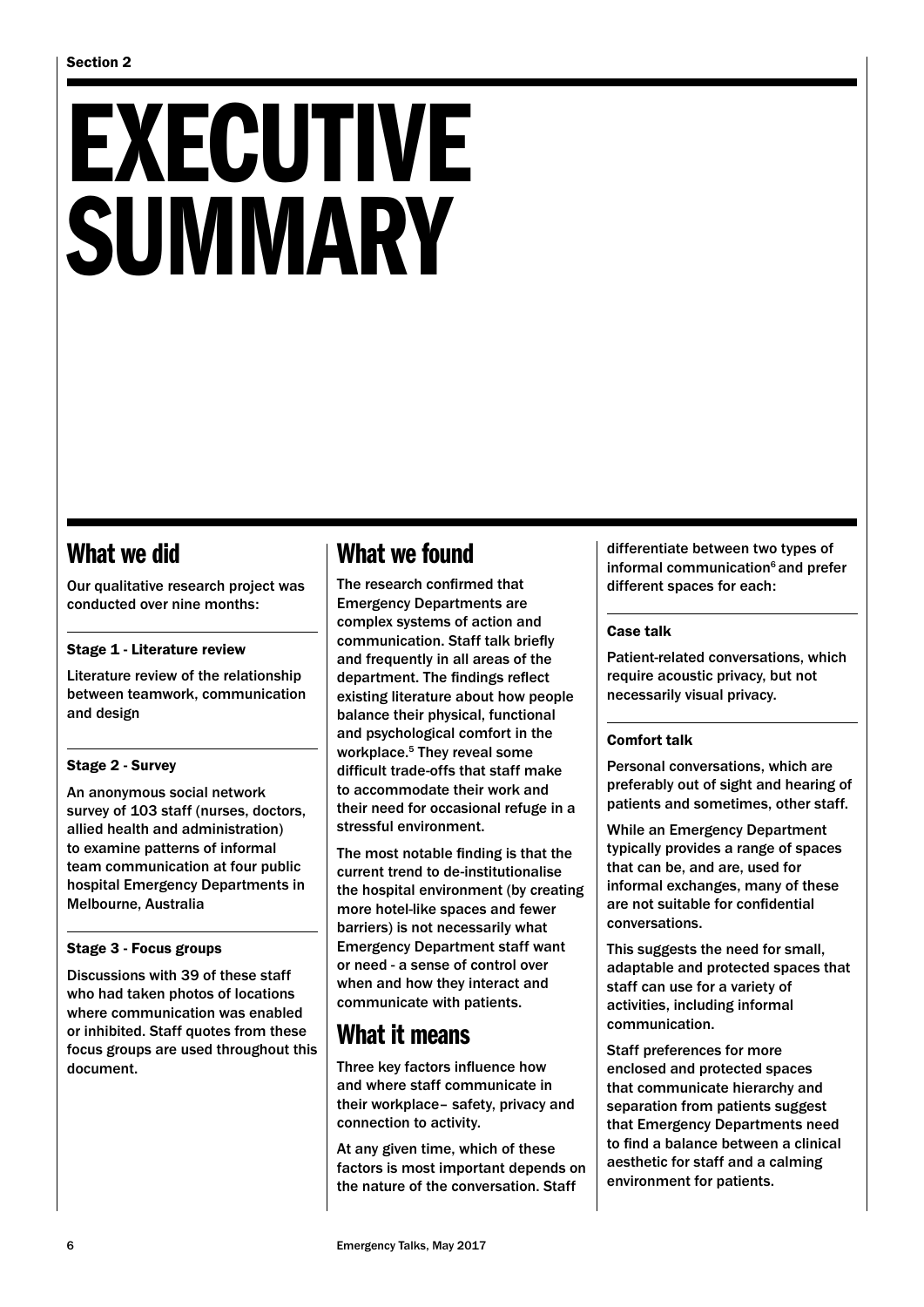### **Recommendations**

Patients are rightly the critical focus in hospital design, so it is easy to forget that it is a workplace too, where staff spend a significant amount of time.

High stress environments like Emergency Departments need careful design that considers the physical and functional needs of staff, but also supports their psychological comfort.

The research supports Emergency Department workspace designs that:

- recognise and support both case talk and comfort talk between staff
- include small, flexible and multipurpose spaces that provide visibility and connectedness for staff to optimise awareness and control over their environment
- make it easy to capture relevant informal communication between staff into formal communication systems (e.g. access to workstations, mobile technology, computers)
- balance patients' and staff feelings of close proximity and safety
- appear clinical, rather than homely, to ensure an atmosphere of professionalism and hierarchy



Bussellton Hospital, Australia Photography by Peter Bennetts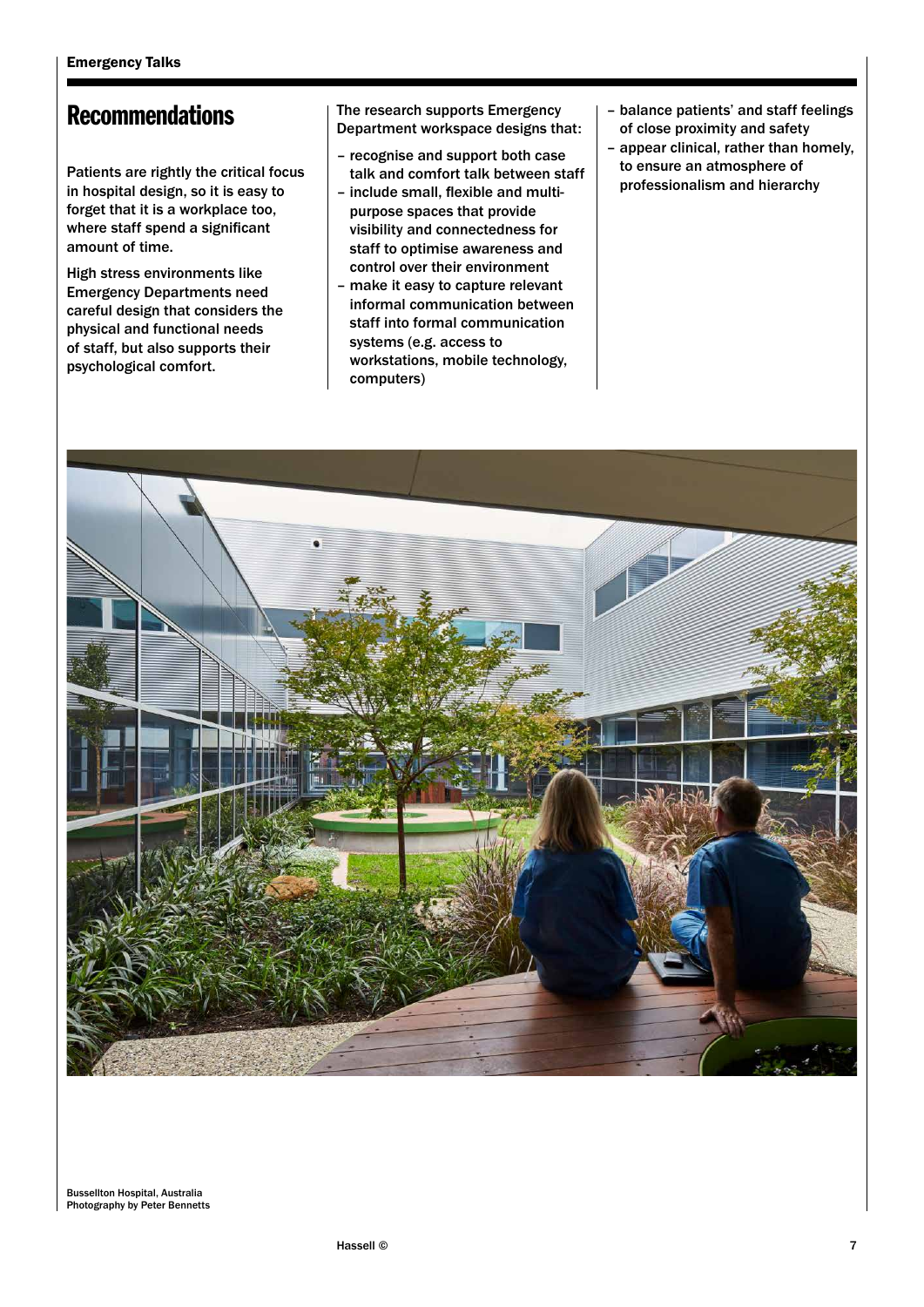## THREE KEY FACTORS

Our research reveals three key factors that influence informal conversations between staff:

### **Safety**

Staff and management both expressed the need for a work environment that protects them from aggressive patients and families.

### Privacy

Staff felt limited in their ability to have confidential patient-related conversations (case talk) and personal conversations (comfort talk).

### Connection

Staff needed to maintain visual connection to patients to ensure ongoing care and accessibility.

Balancing these factors can be difficult. The sheer size and busyness of an Emergency Department, diverse treatment options, and the constant threat of aggressive patients all contribute to a complex system that invites trade-offs between the physical, functional and psychological comforts that we all need in our workplace.

## 1. Safety

The strongest theme to emerge from the research was staff safety. Staff felt safer in some areas than others, depending on the proximity to patients and open space.

### This isn't a hotel!

Unexpectedly, the findings indicate that staff do not necessarily support the current design approach to

de-institutionalise hospitals by making them less clinical in appearance. A more open and relaxed environment intended to make patients feel less stressed may have the opposite effect on staff, despite making communication easier.

## "I like the white. It's clinical, you're a professional. You don't want it too warm."

Focus group participant

While an inviting, hotel-like environment with fewer barriers may have benefits for patients in other areas of a hospital, $3$  a clinical, hierarchical Emergency Department affords staff a level of control over their patients to communicate, to treat and to exclude them if necessary.

#### Patient stress and aggression

In their frenetic workplace, staff seek glass barriers, doors, curtains and alcoves to provide safety and separation, while simultaneously acknowledging that this cuts them off from their patients.

Surges in demand (particularly in mental health presentations) that prolong waiting times exacerbate an already stressful time for patients. Aggressive incidents in Emergency Departments are putting staff at unacceptable risk. On a monthly basis, one Melbourne hospital reported more than 100 incidents of threatening or violent behaviour in the Emergency Department while other areas of the hospital received only 10 to 20.<sup>6</sup>

## "It's important that the triage nurse is protected for the initial assessment."

Focus group participant

This is clearly a major concern for hospital management, who often protect their staff from these risks with physical barriers: glazing, walls and joinery at critical points, such as staff hubs, triage and reception.

Aggression is typically the result of non-clinical issues like parking, arrival and waiting, more than clinical care problems,7 but it does present a design challenge: how to create a safe environment without compromising team work or encouraging a stressful 'us and them' atmosphere between the public and staff.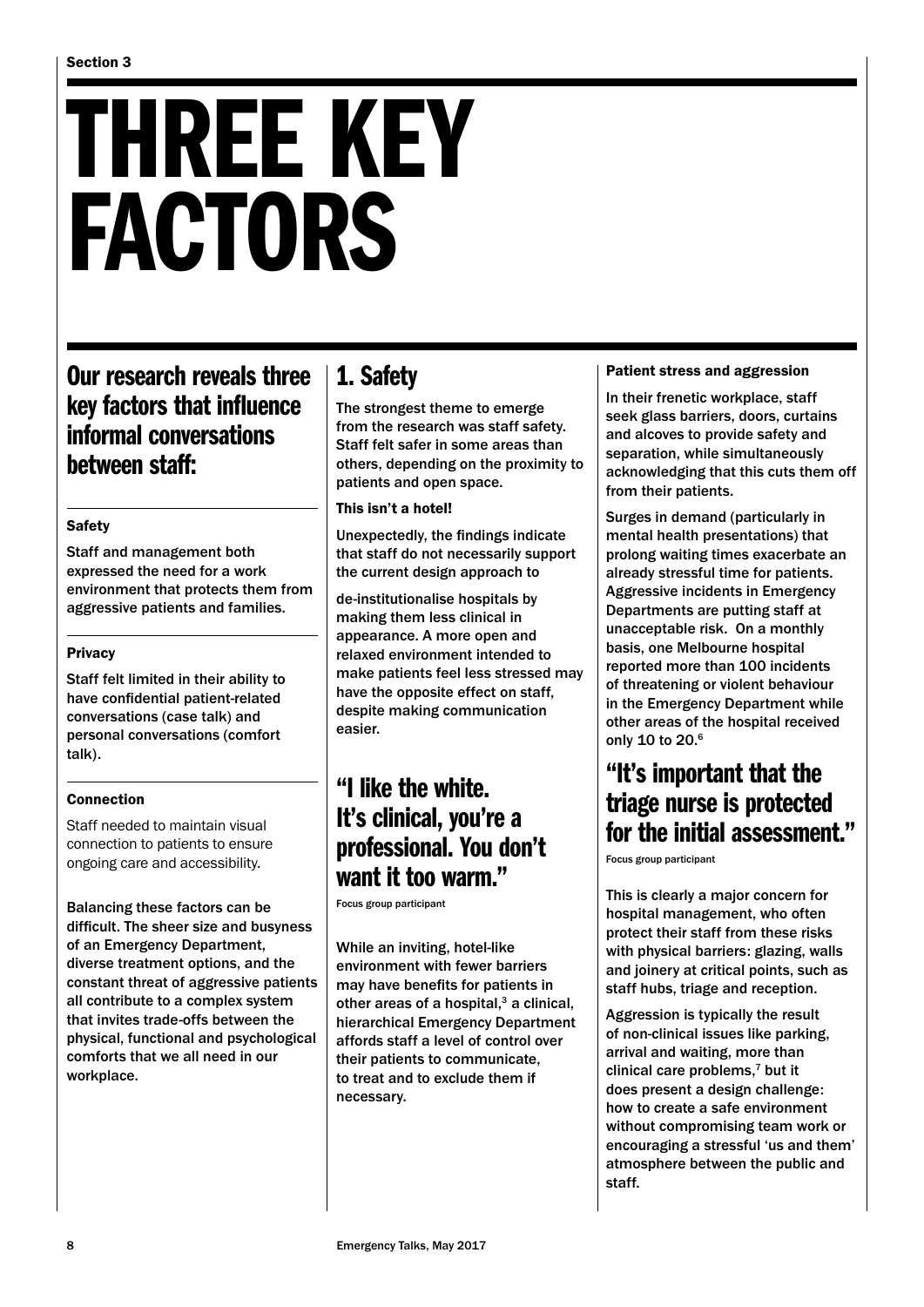## 2. Privacy

The research confirms that staff are under significant work pressure. Stress and burnout in health professions is a major issue that leads to staff shortages and low morale.<sup>8</sup> Previous HASSELL research into nursing staff attraction and retention<sup>9</sup> uncovered a need in hospitals for dedicated staff spaces that allow them to get away from the patient care areas in order to alleviate stress.

The participants in this research spoke of always being in the patients' sight, and the strain that it puts on staff. They wanted spaces for refuge, places to have a quick break, or to talk privately, about their work and their personal lives.

"Sometimes in the medication room you can have a bit of a chat. You can see and nobody can hear. But it looks like you're doing work."

Focus group participant

With all available space dedicated to patient care, storage and administration, staff use medication rooms, quiet corridors and empty offices to talk in private. The multi-purpose nature of these spaces is important, because they allow staff to continue to work while they talk, and to be conveniently located near patient activity.

## 3. Connection

Staff identified the need to see and hear patients and other staff whenever and wherever possible, in direct contradiction of their other stated need for respite and disconnection from patients for confidentiality. It's a wicked dilemma.

Visual connection is important for the safety of patients (eliminating falls, anticipating aggression etc.), while auditory connection allows fast and effective flow of information.

Designers and staff alike grapple with this balance as hospitals become larger and more complex. Priorities will vary between hospitals, and each Emergency Department will require

a different design solution that relies on specific functional needs as well as a thorough understanding of organisational culture.

And the healthcare sector is not alone in its need for ongoing assessment of competing space needs. These dilemmas echo debates in current commercial office and higher education design about space allocations for individual focused work versus collaborative team work.10,11,12

The same parameters apply – sometimes workers need to work together, and sometimes they need to work quietly alone.

## "The break in the glass allows easy access to the person over in the corner saying 'are you free can you help me for a minute?'"

Focus group participant



Fiona Stanley Hospital, Perth, Australia Photography by Peter Bennetts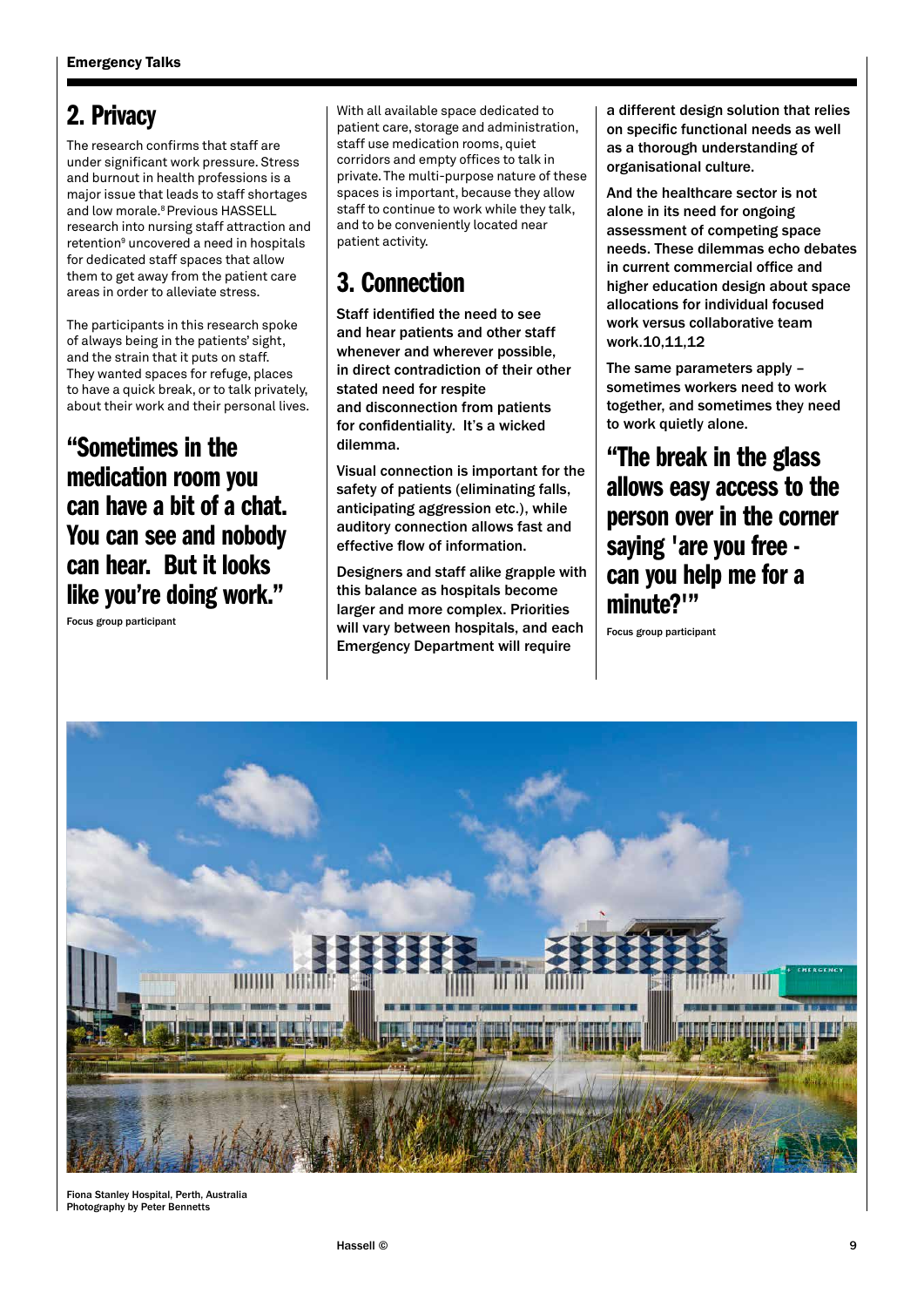## FINDING THE BALANCE



Emergency Department staff are always time poor and managing competing staff and patient demands. In this context, much communication is unplanned or opportunistic. It occurs in whichever setting is most convenient rather than most appropriate.

## Workplace comforts

Maslow identified in his hierarchy of needs a progression of requirements from physiological to more social needs for humans (Figure $1^{13}$ 

Jacqueline Vischer's model of workplace comforts<sup>5</sup> works in a similar, linear way – physical comforts are required, followed by functional and then psychological needs.

But our research suggest that in the Emergency Department, these three types of comfort are ambiguous (the staff or patients'?) and in constant competition.

Staff are willing in some situations to compromise their own physical comfort (not sitting down for a break) in order to satisfy other more functional needs such as maintaining staff numbers on the floor.

Or, staff may need to sacrifice their safety (take an aggressive patient into a quiet room) for the benefit of their patient's need for urgent attention. This creates a dynamic tension in the workplace that affects communication:

Is it safe to stop in the corridor to address an urgent medical situation, even though the patient's irate family are within hearing distance? Is it OK to have a joke in the medication room? If a curtain is pulled around a cubicle for a confidential conversation, will it impede the nurses' sight lines to other patients?

When prompted with images of spaces that were attractive or comfortable (to sit, talk, learn or relax), staff often viewed them as impractical ("We haven't got time to sit") or undesirable ("I prefer stools rather than chairs, to encourage people to keep moving").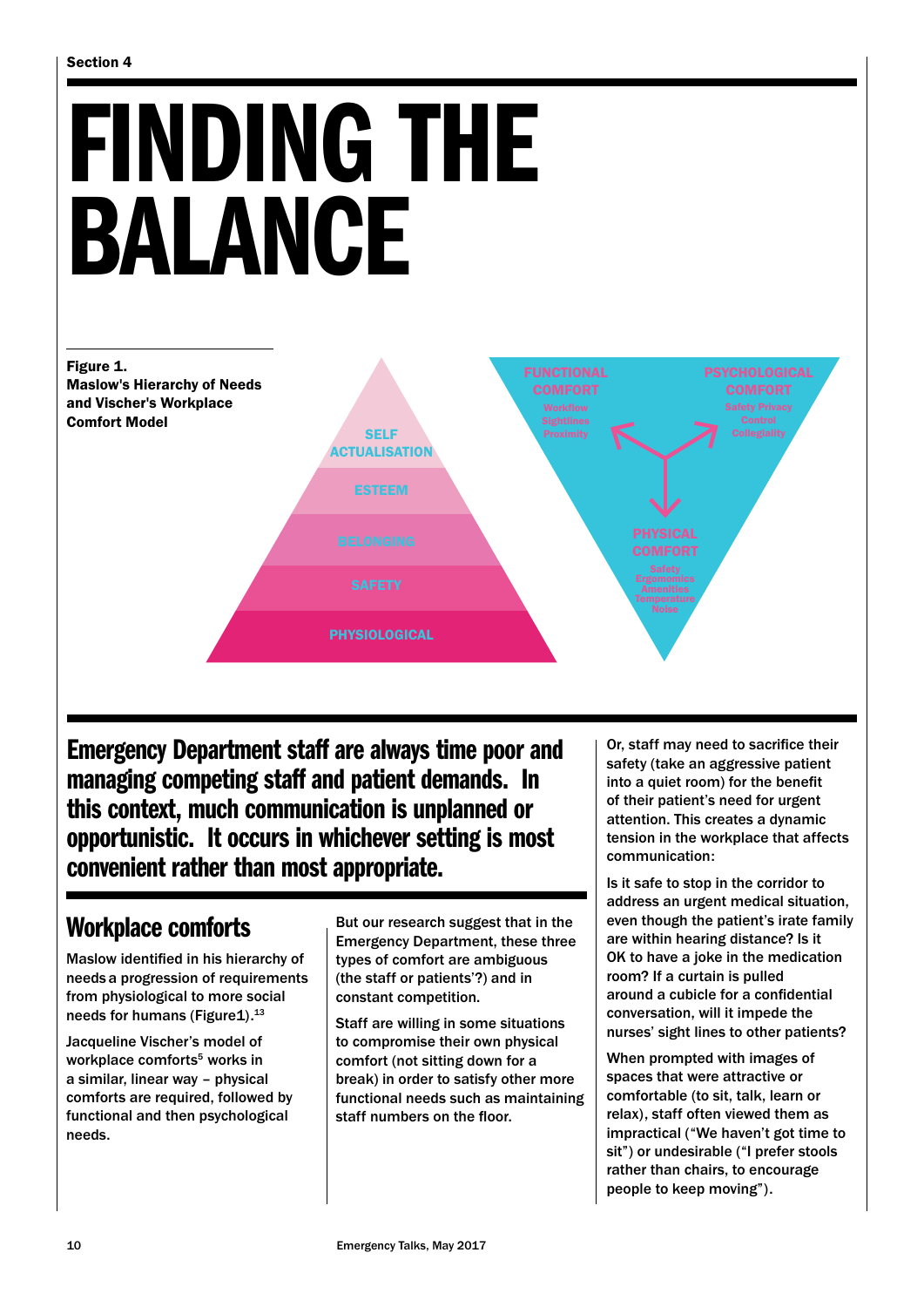

### "You need a balance between security and visual awareness. "

Focus group participant

Gold Coast University Hospital, Southport, Australia. Photography by Christopher Frederick Jones

## Design that influences communication

Emergency Departments have a range of work areas to meet functional needs, but an absence of dedicated spaces for confidential conversations, professional or private, that support the psychological comfort of staff.

A number of specific design elements support some comforts while compromising others.

In particular, designs that enhance staff perceptions of safety and control are preferred over aesthetics and physical comforts. This may undermine the use of environmental design to influence behavioural outcomes.

- Glazing enables acoustic privacy and visual connection. But it also enables patients to judge staff on their busyness.
- Joinery and furniture provide separation between staff and patients, which in turn provides a perception of safety. But this separation can interfere with work flows.
- Curtains provide visual privacy, but seriously compromise confidentiality.
- Tea rooms provide a relaxed atmosphere for personal conversations, but are often too far from treatment areas for fast responses to patient needs.

Refer page 8 for participant observations on where they communicate informally in their workplace, and why.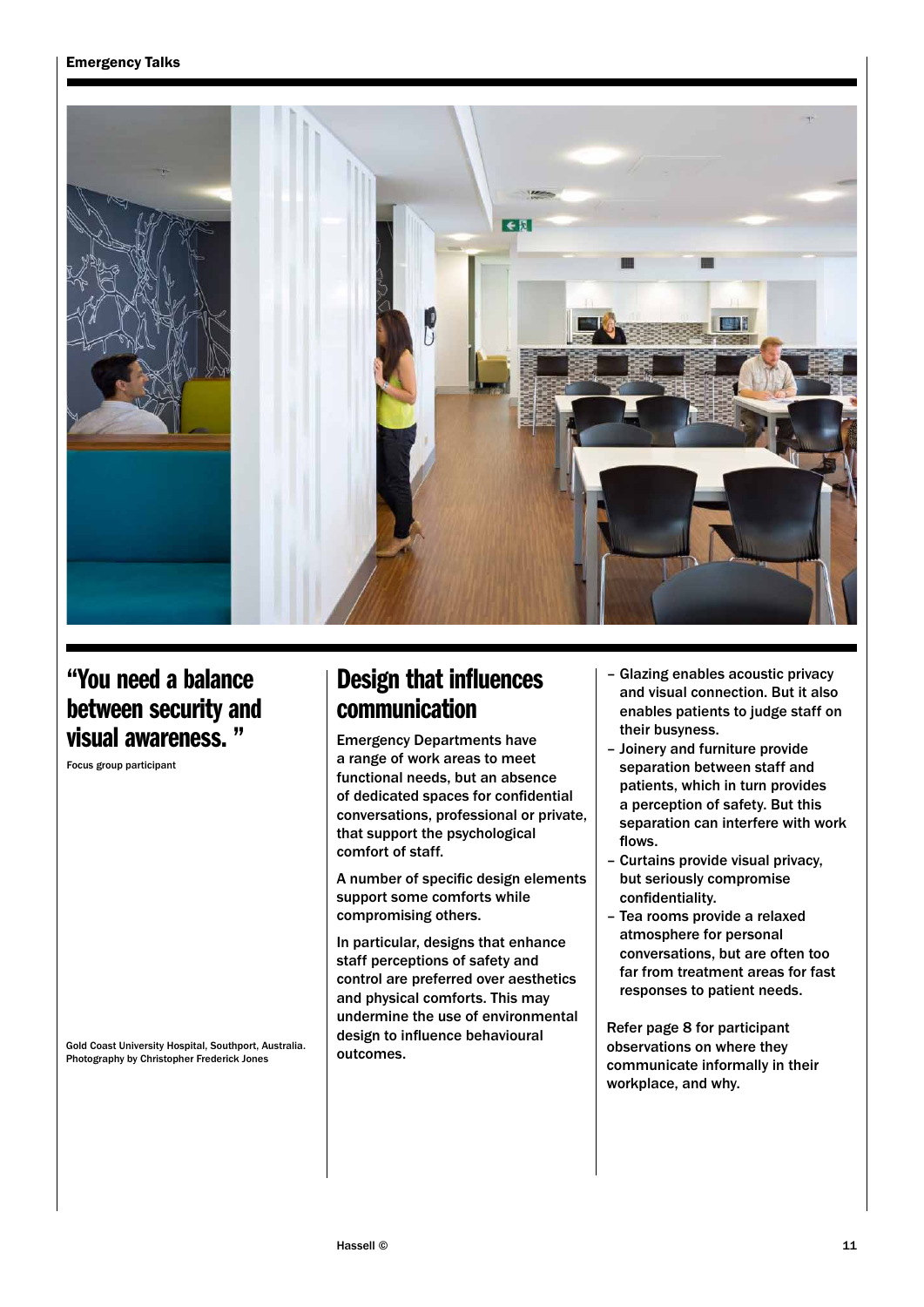## DESIGN IMPLICATIONS

## How can designers better accommodate safe and private informal interactions without compromising connections to patients and fellow staff?

How can designers better accommodate safe and private informal interactions without compromising connection to patients and other staff?

Figure 3 below illustrates the locations that staff from the focus groups communicate informally (and formally, in some cases). It also shows the general proximity to patient activity of those locations, the level of confidentiality that is commonly achieved, and in which of those locations staff felt safe. Comfort and case talk

The layout of spaces in every Emergency Department varies, and will influence the best locations for on-the-go exchanges, but some spaces are more appropriate than others, depending on whether the conversation is personal comfort talk or professional case talk.14The difference between these two types of communication is important. Both may require confidentiality, but staff consistently referred to the need for comfort talk to occur away from patients.

While conversations should and will continue to happen throughout all Emergency Department areas, our research indicates that small, enclosable multi-purpose spaces dedicated to non-patient activity (store rooms, medication rooms, and staff offices) are ideal for informal comfort talk.

Larger open spaces such as nurses' stations, staff hubs, and specialist areas are more likely to be used for formal and informal case talk about patients. Corridors are also used frequently for informal communication, but are not sufficiently private. Spaces far from patient areas such as the tea room or cafeteria are inconvenient for impromptu discussions, but ideal for more general social interaction.

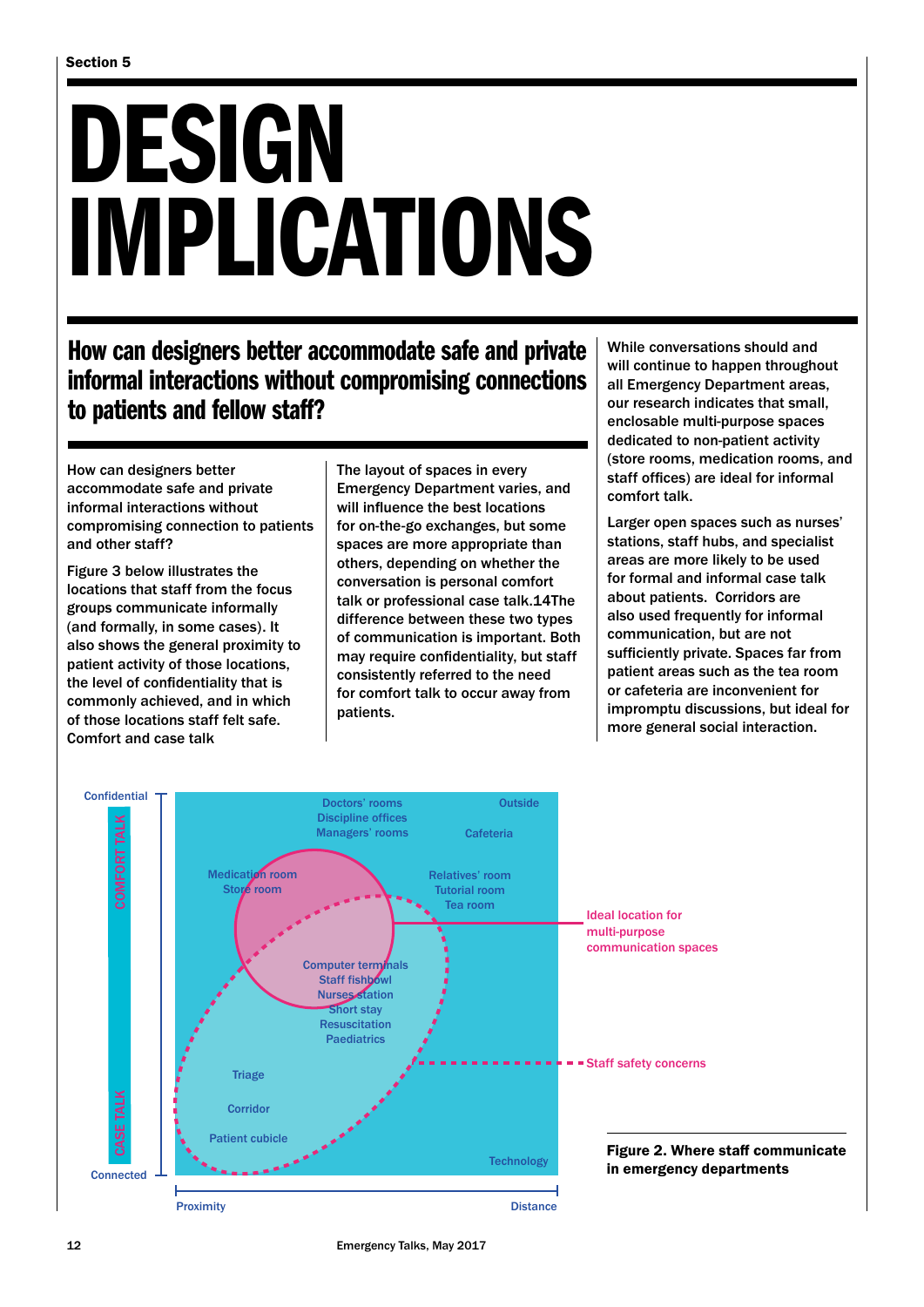#### Emergency Talks



#### Images:

1. Citrix, Sydney, Australia. Photography by Nicole England

- 2. Optus ABW, Sydney, Australia. Photography by Nicole England 3. Westpac Kogarah, Sydney, Australia. Photography by Nicole England
- 4. Medibank Place, Melbourne, Australia. Photography by Earl Carter

## Ideas from other workplaces

Dedicated areas for informal conversations are unlikely to be allocated in Emergency Departments because of tight space constraints. The key, then, is to provide small, easily adaptable spaces that keep staff visually connected and acoustically separated, and can be used for a variety of activities.

Recent developments in commercial workplace design may be suitable for this purpose: stand-up furniture that clearly conveys the space is transitory and conversational (high benches, stools etc.) and lightweight physical barriers such as screens or acoustic partitions help to convey a degree of privacy (see images below).

While small niches in corridors may seem to be the solution for informal communication, these inevitably attract equipment - wheelchairs, heart monitors and computers on wheels etc.

Instead, small glazed rooms or booths that cannot accommodate large equipment are more likely to remain free of clutter, and can double as meeting spaces, and documentation areas. These should be as close to patient activity as possible.

A more spacious and inviting tea room can be located further away, but still within the Emergency Department.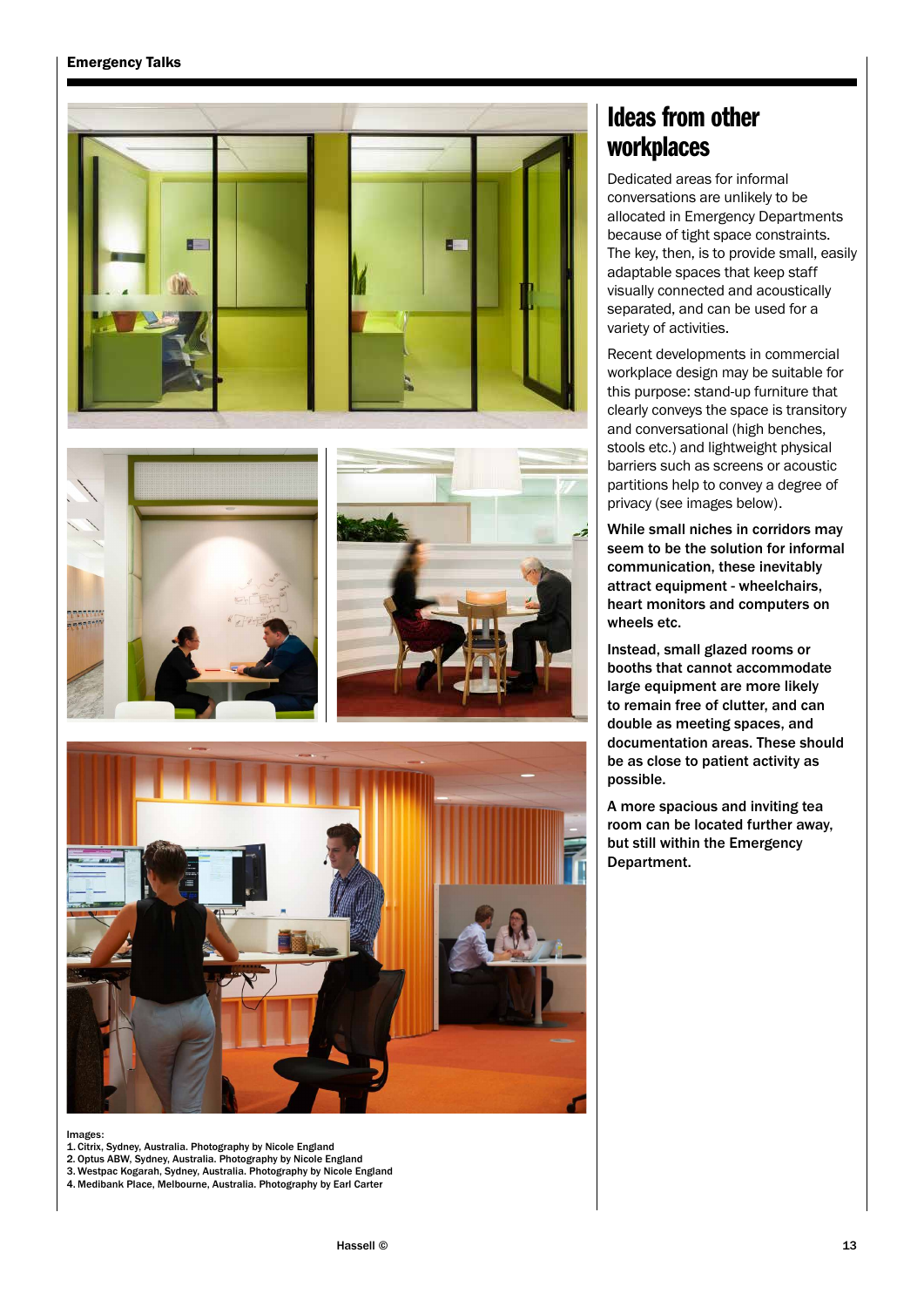## STAFF QUOTES AND PHOTOGRAPHS

#### 1. Central work areas

 $\rightarrow$  Nurse stations, staff hubs and desks  $\rightarrow$  Suitable for case talk due to acoustic separation combined with patient and staff visibility. Not suitable for comfort talk because of the need to appear to patients to be busy and professional.



"I like the ideas of glass because you are separating yourself from the patients. You're able to have informal communication and it's protected within that area."

"Barriers send a visual message - I'm looking at you, but I am not available. Leave me alone."

#### 2. Dedicated rooms

- $\rightarrow$  Medication/store rooms, offices, family and mental health rooms
- $\rightarrow$  Highly sought after for comfort talk because they are close to patient activity, can be closed off with a door, and used for other activities ("looks like you're working").



"People talk in the drug room a lot. It's my number one go-to place."

"I go to the family room or nay room where I can close the door and close the curtain."

#### 3. Transit spaces

 $\rightarrow$  Corridors, benches, waiting areas  $\rightarrow$  Convenient for conversations with passing staff but can inhibit movement in high traffic areas. Limited confidentiality for either case or comfort talk.

"A lot of our communication is on the fly. When you're in the corridor, that the opportunity to talk to your buddy or a senior nurses going past."

#### 4. Communal spaces

 $\rightarrow$  Tea room, tutorial room, cafeteria  $\rightarrow$  Less convenient, but more relaxed environment for catching up on personal conversations. Often crowded, so can be difficult to have confidential discussions.



"Sometimes you want to be away from your colleagues, but you've got to go outside or all the way down to the cafeteria."

"We need a quiet tearoom, a confidential space."

#### 5. Patient spaces

- $\rightarrow$  Empty cubicles, treatment rooms
- $\rightarrow$  Convenient to activity. Highly public, so not ideal for confidential patient conversations, but often the only option.



"There's no privacy with a curtain, as much as we like to think there is."

A few patients have commented on what we've said. They know everything that goes on. There's no division, it's only curtain."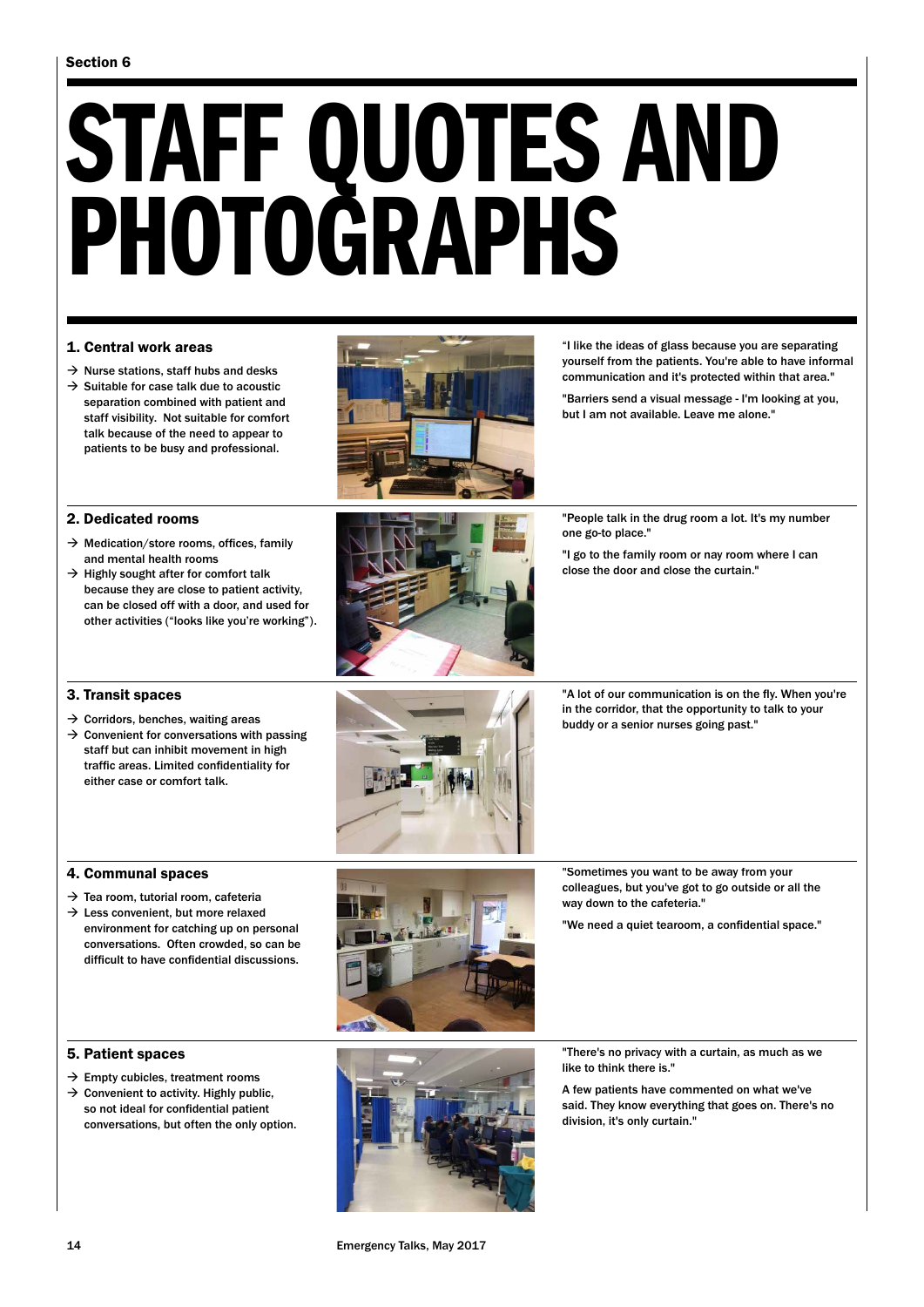#### Section 7

# REFERENCES

- 1. Knoll Inc., 2008. Open plan and enclosed private offices: Research review and recommendations. www.knoll.com/media/878/738/ OpenClosed\_Offices\_wp.pdf
- 2.Glymph DC, et al. 2015. Healthcare Utilizing Deliberate Discussion Linking Events (HUDDLE): A Systematic Review. AANA J. 2015 83(3):183-8.
- 3. Rabol LI, et al.. 2011. Descriptions of verbal communication errors between staff. An analysis of 84 root cause analysis-reports from Danish hospitals. BMJ Qual Saf. 2011;20(3):268-74.
- 4. Ulrich, R., Quan, Zimring, Jospeh, Choudhary. 2004.The Role of the Physical Environment in the Hospital of the 21st Century: A Once-in-a-Lifetime Opportunity. Website at www.healthdesign.org/sites/default/files/Role%20 Physical%20Environ%20in%20the%2021st%20Century%20 Hospital\_0.pdf
- 5. Safran C, et al., 1999. Online medical records: a decade of experience. Methods of Information in Medicine. 38(4/5):308-12.
- 6. Vischer, J. 2008. Towards an environmental psychology workspace: How people are affected by environments for work. Architectural Science Review. 51:2, 97-108.
- 7. Worksafe Victoria, 2008. Health Services Aggression in Emergency Departments. Website at www.worksafe.vic.gov.au/\_\_data/assets/pdf\_ file/0004/14449/ HSS0028\_Aggression\_in\_emergency\_departments.pdf
- 8. Design Council UK, 2014. Improving patient experience in A&E 2014. Website at www.designcouncil.org.uk
- 9. Centre for Workforce Intelligence (2014) Horizon 2035 International responses to big picture challenges. Website at www.cfwi.org.uk/publications/horizon-2035 international-responses-tobig-picture-challenges/@@publication-detail
- 10. Hassell, 2016.. Design Matters for Nurses. Website at www.hassellstudio.com
- 11. Maxwell, 2013. The Future of Work, Australian Financial Review Boss Magazine, February 2013, pp 26-29
- 12. Haynes, B. 2007. The Impact of the Behavioural Environment on Office **Productivity** 
	- Journal of Facilities Management Vol. 5 No.3 pp158-171
- 13. Gorgievski, van der Voordt, van Herpen, van Akkeren, 2010. After the Fire: New Ways of Working in an Academic Setting. Faciltities, Vol 28, no.3/4. 2010. Pp206-22 Website atwww.emeraldinsight.com/0263-2772.htm
- 14. Maslow, A. 1943. A Theory of Human Motivation, Originally Published in Psychological Review, 50, 370-396. Website at http://psychclassics.yorku.ca/ Maslow/motivation.htm
- 15. Dean, M., R. Gill, and J.B. Barbour, 2016. "Let's Sit Forward": Investigating Interprofessional Communication, Collaboration, Professional Roles, and Physical Space at EmergiCare. Health Communication, 31(12): p. 1506-1516.